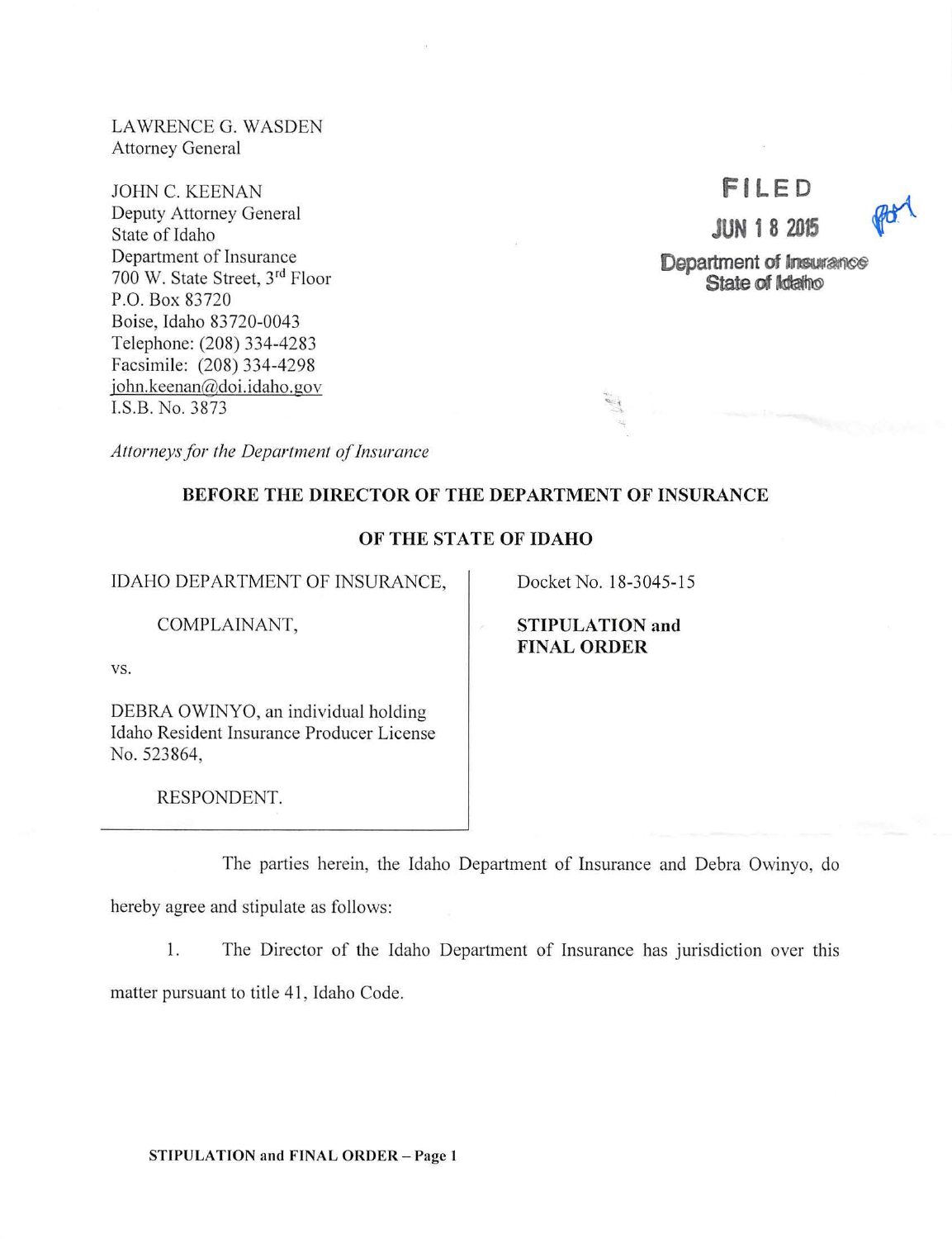2. On April 17, 2015, the Idaho Department of Insurance (hereinafter "Department") did file and serve a *Verified Complaint and Notification of Rights* (hereinafter "Verified Complaint") on the Respondent, DEBRA OWINYO (hereinafter "Owinyo").

3. Upon receipt of the Verified Complaint, on April 27, 2015, Owinyo answered the Verified Complaint and requested a hearing.

4. The Verified Complaint alleged that on October 21, 2011, and on November 8, 2014, Owinyo executed bail bonds on behalf of Gary M. Miller and presented the same to the court clerk at the Boundary County Courthouse.

5. The allegation that a bond had been executed on October 21, 2011 by Owinyo was in error. The parties agree that the allegation should have read October 21, 2014.

6. The Verified Complaint alleged that Owinyo was in violation of section 41-1039, Idaho Code, and section  $41-1016(1)(b)$ , Idaho Code.

7. The parties hereto believe that this matter may be brought to a close by a negotiated and stipulated settlement.

8. In consideration of the foregoing, the parties stipulate and agree as follows:

a. That Owinyo admits to two (2) violations of section 41-1039, Idaho Code;

- b. That an administrative penalty of \$250.00 per violation, for a total \$500, be imposed against Owinyo; and,
- c. That an appropriate Final Order may be entered herein by the Director of the Idaho Department of Insurance.

9. Before executing this Stipulation, Owinyo has had the opportunity to review this Stipulation with an attorney and to seek appropriate advice and counsel relating thereto.

#### STIPULATION and FINAL ORDER - Page 2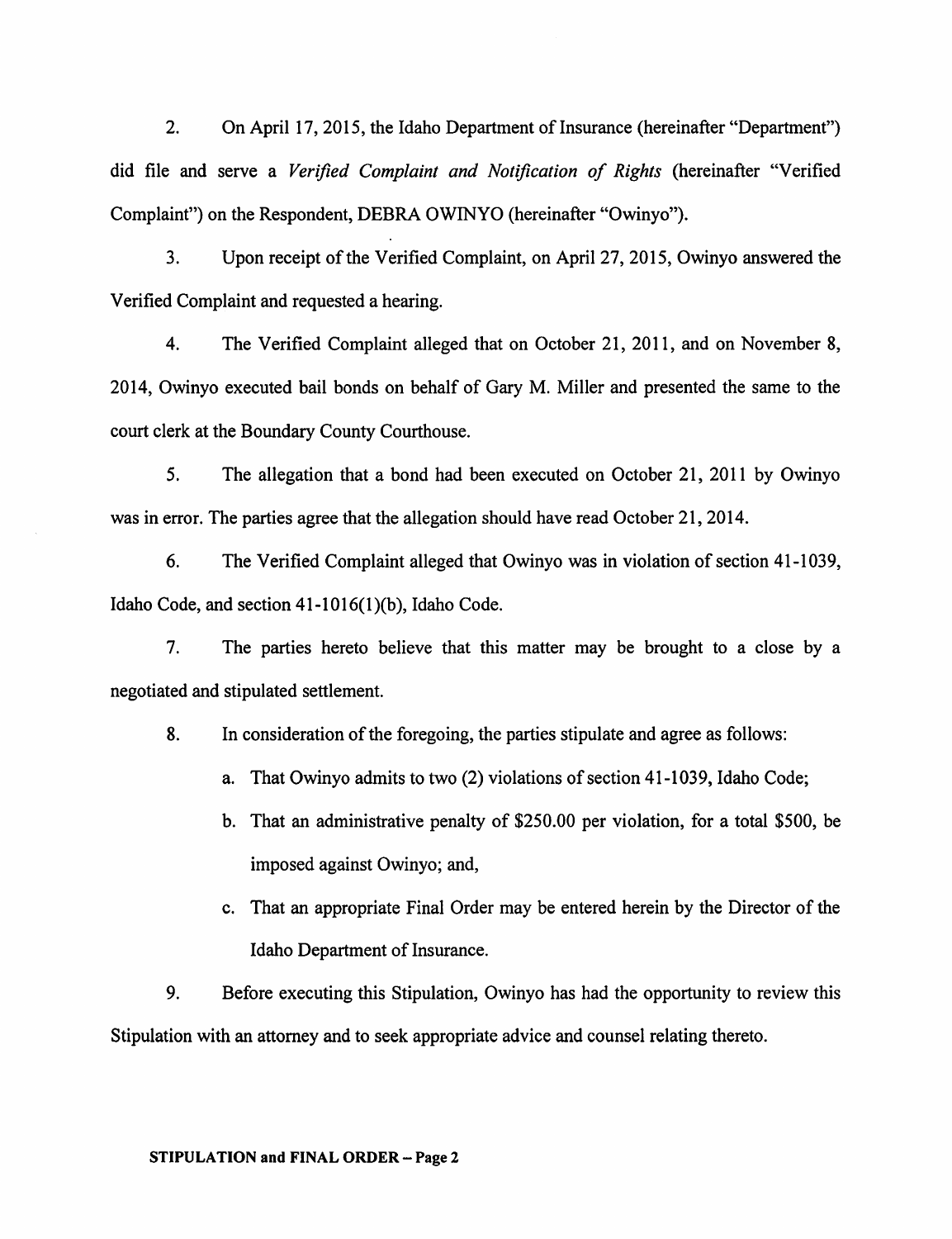10. The parties agree that the terms of this Stipulation are appropriate and proper under the circumstances referenced herein and that they have entered into this Stipulation knowingly, voluntarily, and with full knowledge of any rights they may be waiving thereby.

11. The parties hereto waive their right to notice and hearing at which they may be represented by counsel, present evidence, and examine witnesses. The parties hereto also waive their right to seek reconsideration or to submit this matter for review by a court of competent jurisdiction.

12. The parties hereto have reviewed the proposed Final Order and agree as to its form and that said Final Order may be submitted to the Director of the Idaho Department of Insurance for his review and signature.

IT IS SO AGREED.

DATED this  $\mathcal{B}/\mathcal{H}$  day of  $\mathcal{I}$ *vne*, 2015.

DEBRA OWINYO Respondent

DATED this  $\left\{ \begin{array}{ccc} \oint_{\mathcal{A}}^{\mathcal{A}} & \text{day of} & \mathcal{A} \\ \n\end{array} \right\}$   $\left\{ \begin{array}{ccc} \mathcal{A} & \mathcal{A} & \mathcal{A} \\ \n\mathcal{A} & \mathcal{A} & \mathcal{A} \end{array} \right\}$ 

IDAHO DEPARTMENT OF INSURANCE

ELAINE MELLON Bureau Chief Consumer Services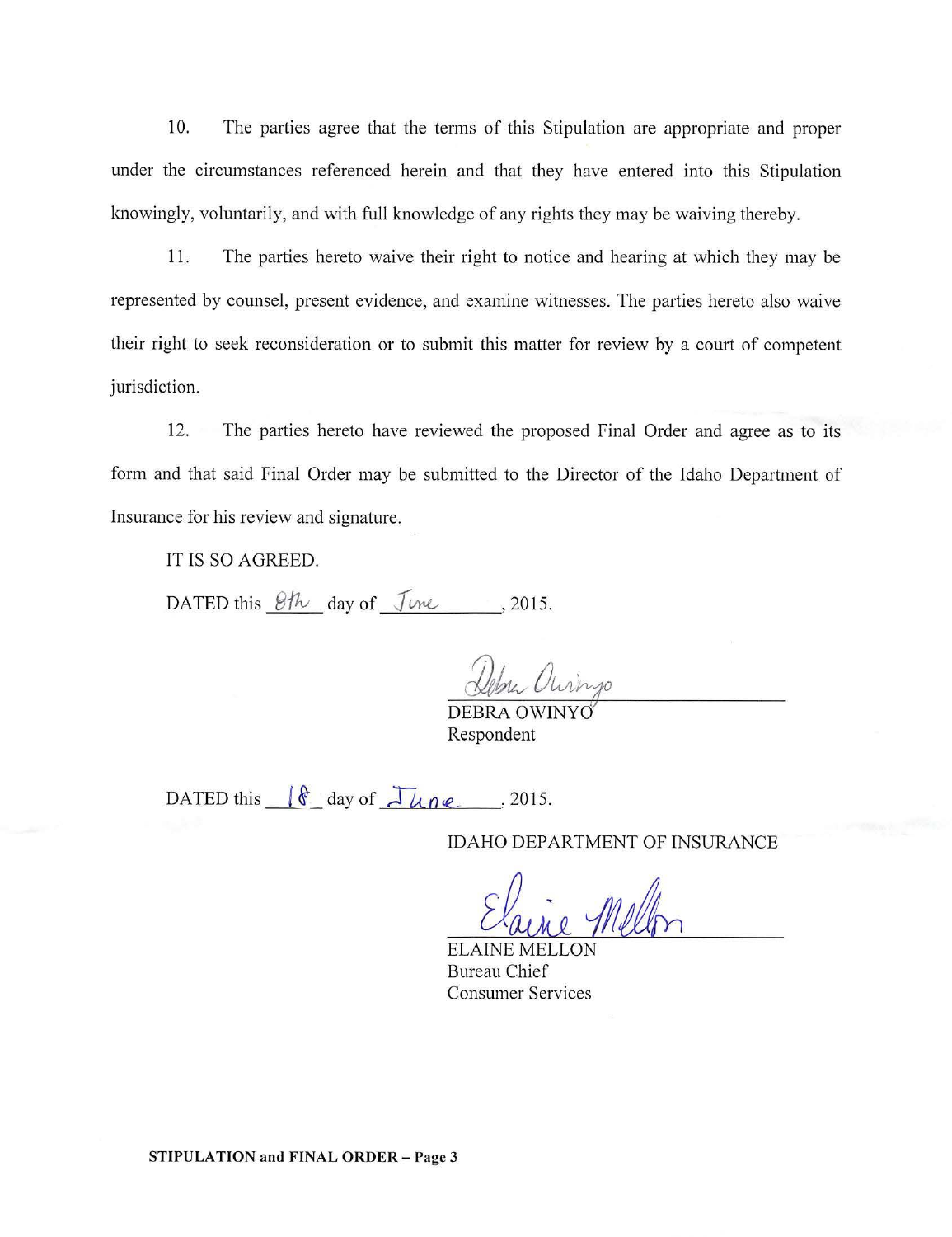#### **FINAL ORDER**

The parties hereto, namely the Idaho Department of Insurance and DEBRA OWINYO, having entered into the foregoing STIPULATION on file herein, the form of the Order having been approved, and the Acting Director, having reviewed the same and having found that there is a factual basis for the matter as alleged herein, does hereby enter his Final Order as follows:

**IT IS HEREBY ORDERED** that the STIPULATION on file herein is approved and adopted as an Order of the Acting Director, and is incorporated herein as if set forth **in** full and made a part hereof;

**IT IS FURTHER ORDERED** that **DEBRA OWINYO's** admission of the violations of section 41-1039, Idaho Code, as set forth in the STIPULATION is accepted; and,

**IT IS FURTHER ORDERED** that an administrative penalty in the amount of FIVE HUNDRED DOLLARS (\$500.00) is imposed against **DEBRA OWINYO** and is due and payable immediately.

## **IT IS SO ORDERED.**

DATED this  $/2$  day of June, 2015.

STATE OF IDAHO DEPARTMENT OF INSURANCE

Cameron

Director